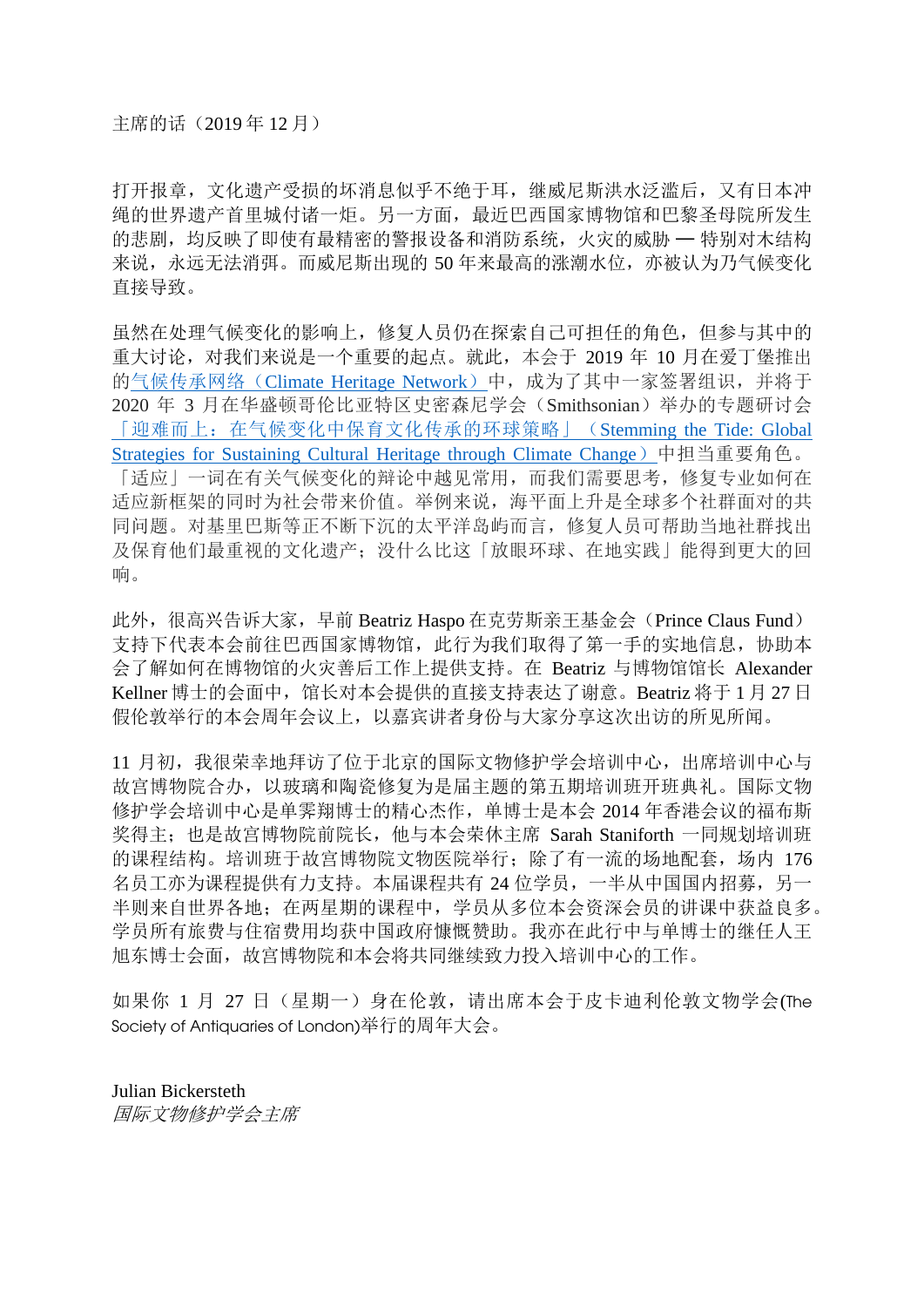2019 年 10 月号 通告

## 论文征集

**Indoor Air Quality in Heritage and Historic Environments** 2020 年 3 月 30 日至 4 月 1 日 比利时 安特卫普大学 论文提交截止日期:2019 年 12 月 6 日 详情请参阅: [https://www.uantwerpen.be/nl/overuantwerpen/faculteiten/ontwerpwetenschappen/nieuws-en](https://www.uantwerpen.be/nl/overuantwerpen/faculteiten/ontwerpwetenschappen/nieuws-en-activiteiten/indoor-air-quality-2020/)[activiteiten/indoor-air-quality-2020/](https://www.uantwerpen.be/nl/overuantwerpen/faculteiten/ontwerpwetenschappen/nieuws-en-activiteiten/indoor-air-quality-2020/)

**Heritage Conservation along the Belt and Road Zones: between politics and professionalism** 2020 年 6 月 4 至 5 日 香港 论文提交截止日期:2019 年 12 月 31 日 详情请联络陈志明博士: [victorchan@hsu.edu.hk](mailto:victorchan@hsu.edu.hk), 建议书提交网址: [https://docs.google.com/forms/d/e/1FAIpQLSeUizDxFZXmYNmy4Zh9e11No6l9H32Jnc4MxjpW-](https://docs.google.com/forms/d/e/1FAIpQLSeUizDxFZXmYNmy4Zh9e11No6l9H32Jnc4MxjpW-YRMiVcazQ/viewform)[YRMiVcazQ/viewform](https://docs.google.com/forms/d/e/1FAIpQLSeUizDxFZXmYNmy4Zh9e11No6l9H32Jnc4MxjpW-YRMiVcazQ/viewform)

**Archives and Records Association UK & Ireland Annual Conference: WE LOVE RECORDS**

2020 年 9 月 2 至 4 日 英国 彻斯特 提交截止日期:2019 年 12 月 20 日 投稿网址: <https://app.oxfordabstracts.com/login?redirect=/stages/1543/submissions/new>;如需协助,请电邮  $\overline{\mathfrak{L}}$ : [conference@archives.org.uk](mailto:conference@archives.org.uk)

## **International Paper Historians (IPH) Congress**

2020 年 9 月 15 至 18 日 美国 华盛顿哥伦比亚特区 提交截止日期:2020 年 1 月 15 日 详情请参阅: <http://www.paperhistory.org/index.php>

#### **2020 Vision: Current and Future Heritage Preservation Symposium**

2020 年 10 月 14 至 15 日 美国 纽约 罗彻斯特 论文提交截止日期:2020 年 1 月 10 日 投稿网址:<https://imagepermanenceinstitute.wufoo.com/forms/xpbxdwr193h0tb/> 详情请浏 览: [www.imagepermanenceinstitute.org](http://www.imagepermanenceinstitute.org/) 或联络 Jae Gutierrez: [jjgpph@rit.edu](mailto:jjgpph@rit.edu)

#### **Conservation and Philosophy Intersections and Interactions**

2020 年 11 月 26 至 27 日 英国 东萨塞克斯 提交截止日期:2020 年 2 月 7 日 详情请浏览: [https://www.iiconservation.org/content/call-proposals-conservation-and-philosophy](https://www.iiconservation.org/content/call-proposals-conservation-and-philosophy-intersections-and-interactions)[intersections-and-interactions](https://www.iiconservation.org/content/call-proposals-conservation-and-philosophy-intersections-and-interactions)

## 会议及研讨会

**Archaeological Heritage and World Heritage Sites: Towards Sustainable Management of Landscapes** 2019 年 12 月 3 至 6 日 智利 阿里卡 详情请浏览: <http://icahm.icomos.org/2019-icahm-annualmeeting-chile/>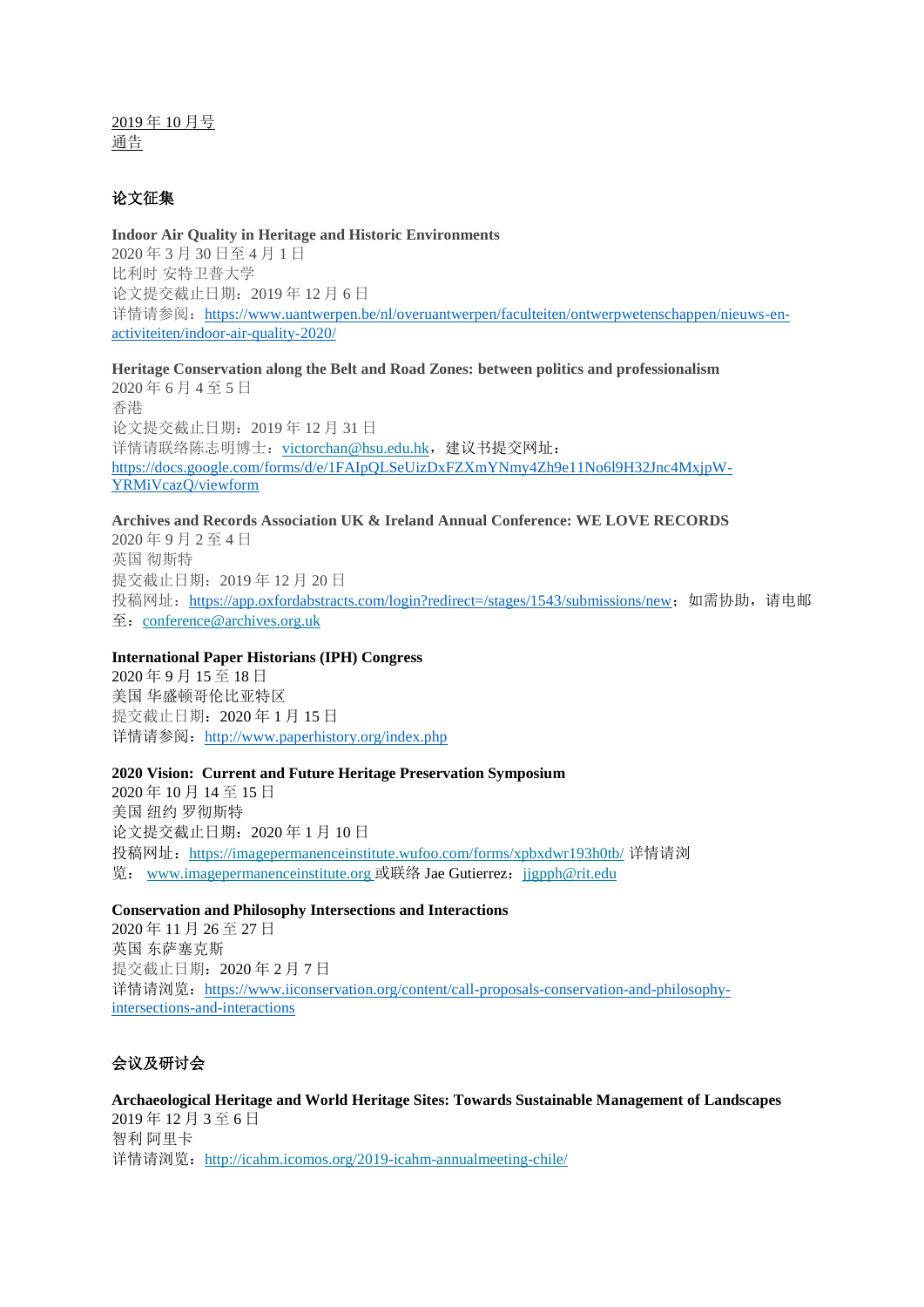### **CCAHA Conference: Striking the Balance: Access vs Preservation in Museums**

2019 年 12 月 5 至 6 日 美国 费城 详情请浏览: <https://ccaha.org/events/striking-balance-access-vs-preservation-museums>

### **Wallpaper History Society AGM and Wallpaper Research Project**

2019 年 12 月 13 日 英国 伦敦 详情请浏览: <http://www.wallpaperhistorysociety.org.uk/events-exhibitions/whs-events/>

### **The 13th International Conference of Young Researchers in Heritage 2019: the concept(s) of heritage** 2019 年 12 月 13 至 15 日 澳洲 堪培拉 详情请浏览: [https://patrimoine.uqam.ca/actualite/the-thirteenth-international-conference-of-young](https://patrimoine.uqam.ca/actualite/the-thirteenth-international-conference-of-young-researchers-in-heritage-2019-call-for-paper/)[researchers-in-heritage-2019-call-for-paper/](https://patrimoine.uqam.ca/actualite/the-thirteenth-international-conference-of-young-researchers-in-heritage-2019-call-for-paper/)

**TAG: Archaeology and heritage studies in, of, and after the Anthropocene**

2019 年 12 月 16 至 18 日 英国 伦敦 伦敦大学学院 详情请浏览: <https://www.ucl.ac.uk/archaeology/news-events/conferences/tag-2019>

## **Disruptive conservation: Conservation Matters in Wales (#CMW2019) Christmas Conference**

2019 年 12 月 18 日 英国 卡地夫 格拉摩根档案馆 详情请浏览:<http://conservatorswales.blogspot.com/2019/10/disruptive-conservation-conservation.html>

#### **Washington Conservation Guild's 3-Ring Circus**

2020 年 1 月 9 日 美国 华盛顿哥伦比亚特区 详情请浏览: <https://washingtonconservationguild.org/2019/11/19/call-proposals-3-ring-circus/>或电邮至: [3-](mailto:3-Ring@washingtonconservationguild.org) [Ring@washingtonconservationguild.org](mailto:3-Ring@washingtonconservationguild.org)

**'Tales of the Unexpected' in Conservation British Association of Paintings Conservator-Restorers (BAPCR) Conference 2020** 2020 年 1 月 31 日 英国 伦敦 华勒斯藏品馆 详情请联络:BAPCR 秘书 Gemma Collins [bapcrsecretary@gmail.com](mailto:bapcrsecretary@gmail.com)

**The 4th International Conference on the Conservation of Architectural Heritage**

2020 年 1 月 31 至 2 月 2 日 埃及 亚斯文乐蜀(尼罗河邮轮) 详情请浏览: <https://www.ierek.com/events/cah4th#introduction>

#### **Playing and Operating: Functionality in museum objects and instruments**

2020 年 2 月 4 至 6 日 法国 巴黎 如欲查询, 请联络 Mathilde Thomas: [mthomas@cite-musique.fr](mailto:mthomas@cite-musique.fr)

#### **ICOM-CC Joint Interim Meeting Paintings and Theory, History, and Ethics of Conservation Working Groups**

2020 年 2 月 6 至 7 日 葡萄牙 里斯本 详情请浏览: [https://www.iiconservation.org/content/icom-cc-joint-interim-meeting-paintings-and-theory](https://www.iiconservation.org/content/icom-cc-joint-interim-meeting-paintings-and-theory-history-and-ethics-conservation-working)[history-and-ethics-conservation-working](https://www.iiconservation.org/content/icom-cc-joint-interim-meeting-paintings-and-theory-history-and-ethics-conservation-working)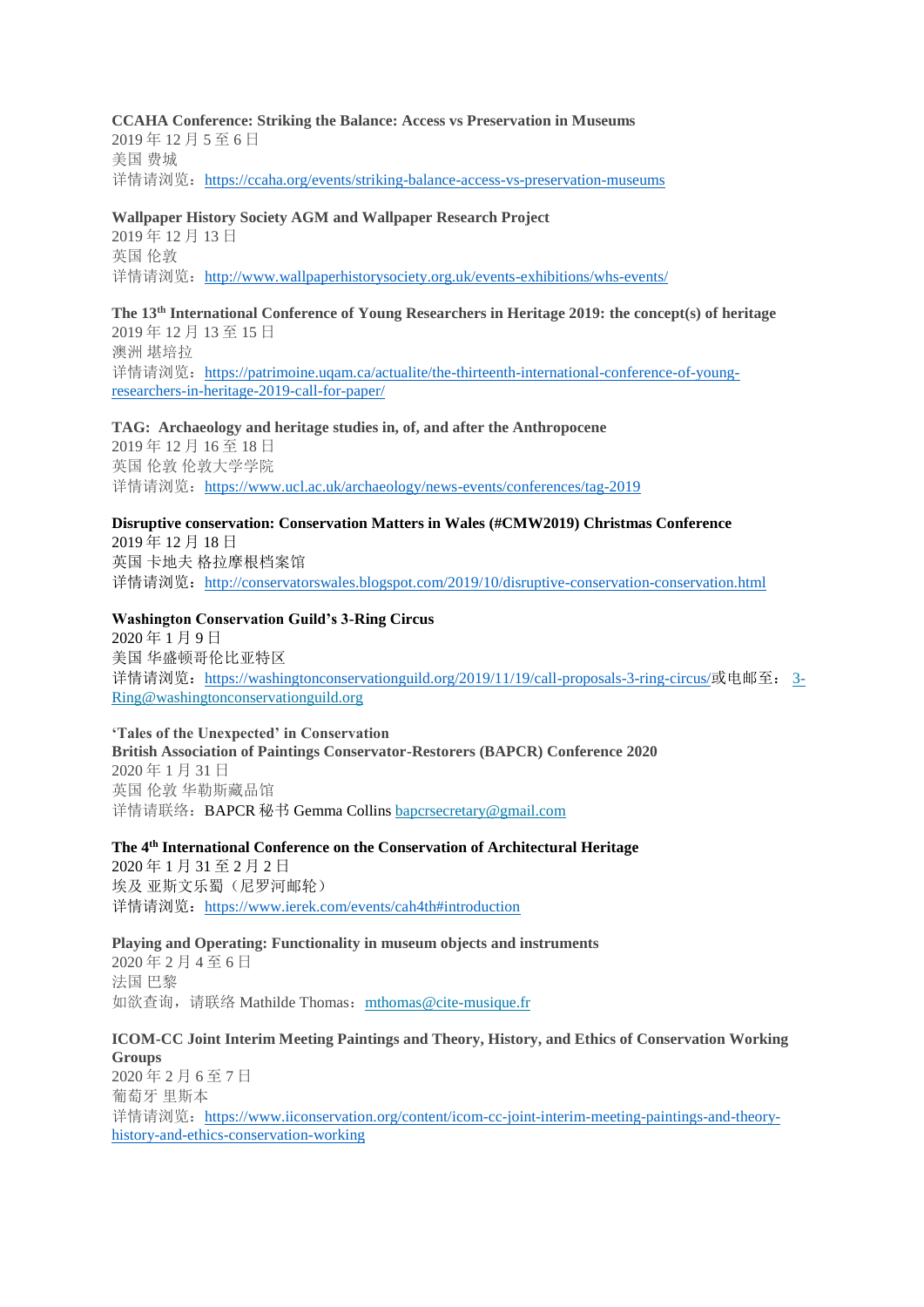**International Symposium on Rembrandt Drawings** 2020 年 2 月 6 至 7 日 荷兰 阿姆斯特丹国家博物馆 详情请浏览: <https://www.rijksmuseum.nl/nl/nu-in-het-museum/symposia/drawings-by-rembrandt>

#### **Reconstruction: Methods and Practices in Research, Exhibitions, and Conservation**

2020 年 2 月 24 至 25 日 英国 剑桥 如欲查询详情,请电邮至: [ajm300@cam.ac.uk](mailto:ajm300@cam.ac.uk)

**Stemming the Tide: Global Strategies for Sustaining Cultural Heritage Through Climate Change** 2020 年 3 月 5 至 6 日 美国 华盛顿哥伦比亚特区 详情请浏览: <https://americanart.si.edu/research/symposia/2020/stemming-the-tide>

## **CFP: Study Day on Nineteenth-Century French Drawings**

2020 年 3 月 13 日 美国 俄亥俄州 克里夫兰 详情请联络:[FrenchDrawings@clevelandart.org](mailto:FrenchDrawings@clevelandart.org)

**22nd General Assembly and International Symposium: Building Peace through Heritage** 2020 年 3 月 13 至 15 日 意大利 佛罗伦萨 如欲查询, 请电邮至: [secretarygeneral@fondazione-delbianco.org](mailto:secretarygeneral@fondazione-delbianco.org)

#### **Plastics in Peril: Care and conservation of plastics in museum collections**

2020 年 3 月 16 至 17 日 英国 剑桥大学 详情请浏览: [https://www.iiconservation.org/content/conference-plastics-peril-care-and-conservation-plastics](https://www.iiconservation.org/content/conference-plastics-peril-care-and-conservation-plastics-museums-collections)[museums-collections](https://www.iiconservation.org/content/conference-plastics-peril-care-and-conservation-plastics-museums-collections)

## **Cultural Heritage and the Ethics of War**

2020 年 3 月 18 至 19 日 美国 路易斯安那州 新奥尔良 详情请浏览: <https://www.heritageinwar.com/conference-heritage-in-war>

### **21** 世纪的建筑塑料与聚合物复合材料

2020 年 3 月 28 至 29 日 美国 麻萨诸塞州 剑桥 详情请联络 Susan E. Schur: [ses\\_tec\\_con@msn.com](mailto:ses_tec_con@msn.com)

## **IIC Austrian Section "Restoration Day 2020"**

2020 年 3 月 30 日 奥地利 格拉茨 8010 号 Joanneumsviertel 街区大礼堂 详情请浏览: [https://www.museum-joanneum.at/ihr](https://www.museum-joanneum.at/ihr-besuch/programmuebersicht/veranstaltungen/events/event/8410/tag-der-restaurierung-2020)[besuch/programmuebersicht/veranstaltungen/events/event/8410/tag-der-restaurierung-2020](https://www.museum-joanneum.at/ihr-besuch/programmuebersicht/veranstaltungen/events/event/8410/tag-der-restaurierung-2020)

**'Walking on Images' Session at the Association for Art History 2020 annual conference** 2020 年 4 月 1 至 3 日 英国 泰恩河畔 纽卡素 详情请浏览: <https://forarthistory.org.uk/our-work/conference/2020-annual-conference/>

## **Conserving the painted Past Symposium**

2020 年 4 月 3 至 5 日 美国 缅因州 南波特兰壁画保护中心 详情请浏览: <https://www.pwpcenter.org/symposium>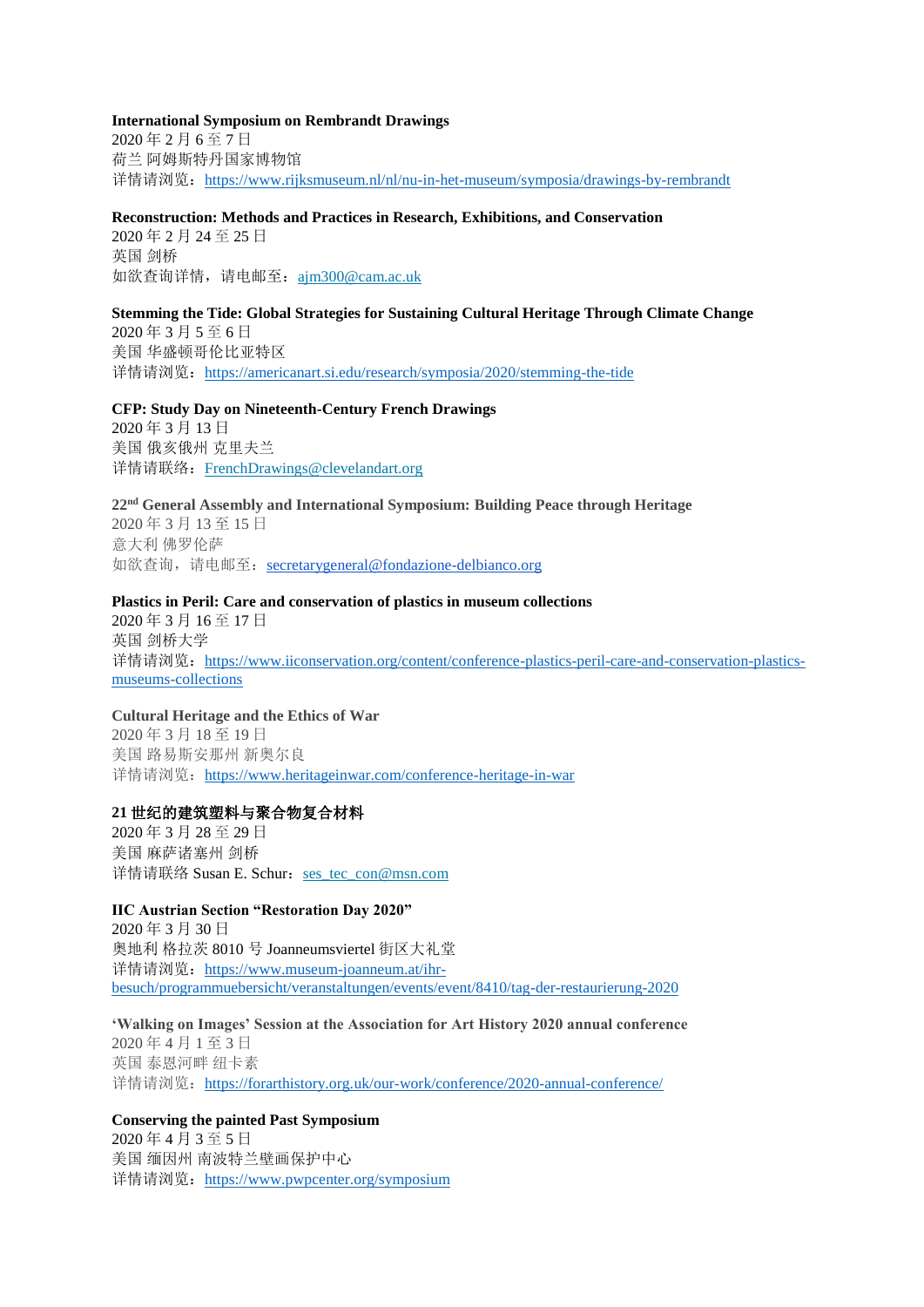### **4 th International Conference on Innovation in Art Research and Technology (inArt 2020)**

2020 年 4 月 14 至 17 日 法国 巴黎 详情请浏览: <https://inart2020.sciencesconf.org/>

## **Wall Painting Conservation and its Dilemmas in the Twenty-first Century: A Conference in Memory of a Sharon Cather**

2020 年 4 月 16 至 18 日 英国 约克 论文提交及查询,请电邮至 David Park 教授:[david.park@courtauld.ac.uk](mailto:david.park@courtauld.ac.uk)

**Care and Conservation of Manuscripts 18** 2020 年 4 月 22 至 24 日 哥本哈根 Arnamagnaean Institute

详情请浏览: <https://nors.ku.dk/cc/>

# **15th International Symposium on Wood and Furniture Conservation Louis, Louis, Louis!**或 **igins, flourishing and spread of an international furniture style** 2020 年 4 月 24 至 25 日

荷兰 阿姆斯特丹 详情请浏览: <http://www.ebenist.org/en/coming-symposium/>

## **46th CAC Conference and Workshops**

2020 年 5 月 7 至 9 日 加拿大 安大略 如有查询,请电邮至: [conference@cac-accr.ca](mailto:conference@cac-accr.ca)

## **The Fragment in the Digital Age: Opportunities and risks of new conservation-restoration techniques**

2020 年 5 月 13 至 15 日 德国 希尔德斯海姆 详情请浏览: [https://www.hornemann-institut.de/english/call\\_for\\_papers\\_tagung\\_fragmente.php](https://www.hornemann-institut.de/english/call_for_papers_tagung_fragmente.php)

## **Archiving 2020 Conference**

2020 年 5 月 18 至 21 日 美国 华盛顿哥伦比亚特区 详情请浏览: [https://www.imaging.org/Site/IST/Conferences/Archiving/Archiving\\_Home.aspx?WebsiteKey=6d978a6f-475d-](https://www.imaging.org/Site/IST/Conferences/Archiving/Archiving_Home.aspx?WebsiteKey=6d978a6f-475d-46cc-bcf2-7a9e3d5f8f82&hkey=dbb5e9ad-4e55-40aa-bc02-6148ddb16979&Entry_CCO=6#Entry_CCO)[46cc-bcf2-7a9e3d5f8f82&hkey=dbb5e9ad-4e55-40aa-bc02-6148ddb16979&Entry\\_CCO=6#Entry\\_CCO](https://www.imaging.org/Site/IST/Conferences/Archiving/Archiving_Home.aspx?WebsiteKey=6d978a6f-475d-46cc-bcf2-7a9e3d5f8f82&hkey=dbb5e9ad-4e55-40aa-bc02-6148ddb16979&Entry_CCO=6#Entry_CCO)

## **Australian Museums and Galleries Association National Conference 2020 (AMaGA2020)**

2020 年 5 月 18 至 21 日 澳洲 堪培拉 查询请联络:[amaga@conlog.com.au.](mailto:amaga@conlog.com.au)

### **AIC Annual Meeting: Conservation: Reactive and Proactive**

2020 年 5 月 19 至 23 日 美国 犹他州 盐湖城 详情请浏览:<https://www.culturalheritage.org/events/annual-meeting/current-meeting/call-for-submissions>

#### **8 th CMA4CH Meeting: measurements, diagnostics, and statistics in environment and cultural heritage fields**

2020 年 5 月 24 至 26 日 意大利 罗马 罗马大学 详情请浏览: <http://www.cma4ch.org/>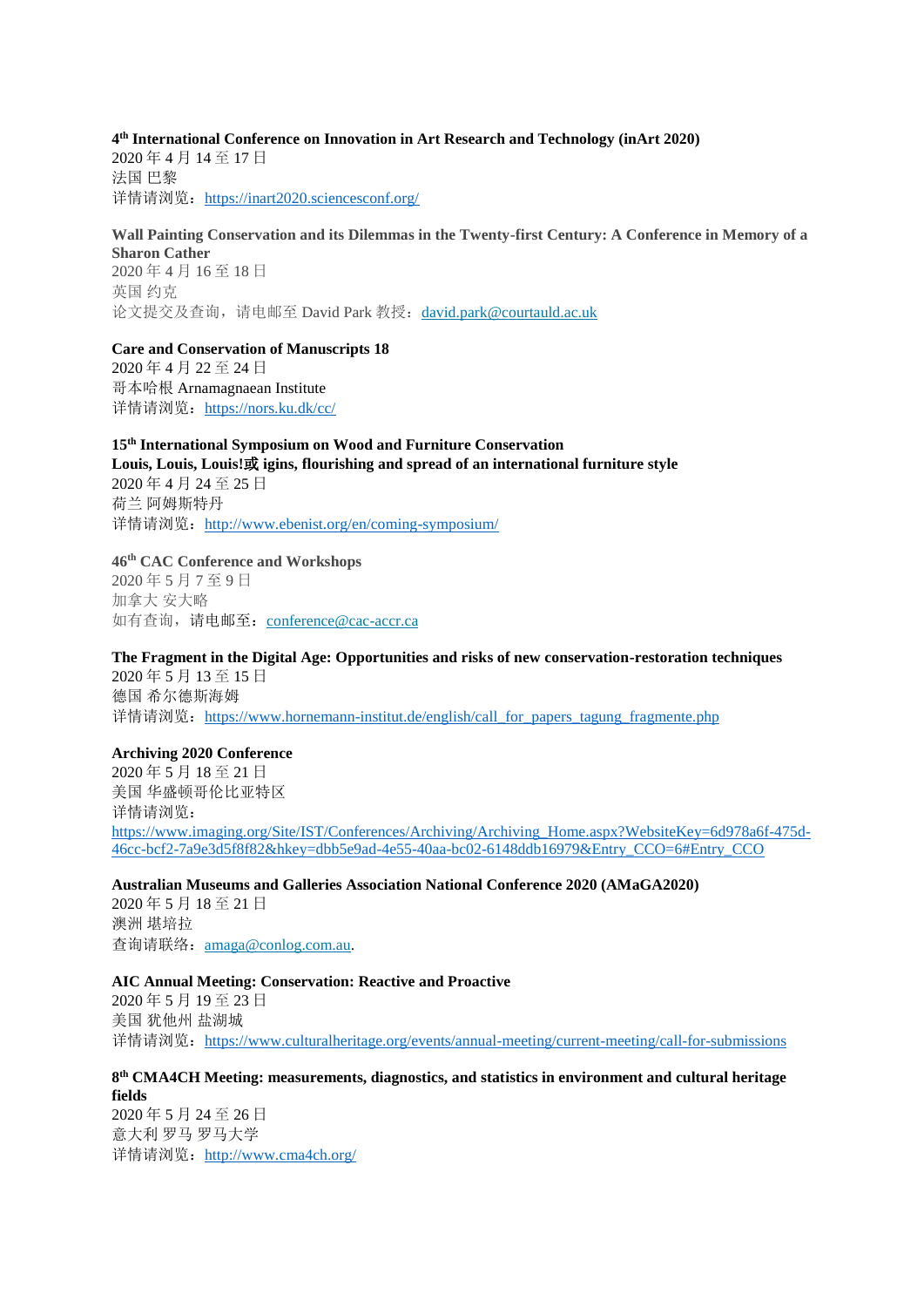#### **The 12th Baltic States Triennial Conservators' Meeting: Research.Dilemmas.Solution.**

2020 年 5 月 27 至 30 日 立陶宛 维尔纽斯立陶宛大公宫国立博物馆 详情请浏览: <http://conservation2020vilnius.ldm.lt/>

## **VDR Textile Working Group Symposium**

2020 年 6 月 25 至 27 日 德国 科隆 详情请浏览: <https://www.restauratoren.de/der-vdr/fachgruppen/fachgruppe-textil/>

## **Forum for the Conservation and Technology of Historic Stained Glass: 11th Forum**

2020 年 7 月 9 至 11 日 西班牙 巴塞隆拿 加泰罗尼亚历史博物馆 详情请浏览: [https://www.iiconservation.org/content/forum-conservation-and-technology-historic-stained](https://www.iiconservation.org/content/forum-conservation-and-technology-historic-stained-glass)[glass](https://www.iiconservation.org/content/forum-conservation-and-technology-historic-stained-glass)

### **Scientific Methods in Cultural Heritage Research: Gordon Research Conference**

2020 年 7 月 12 至 17 日 瑞士 莱迪亚布勒雷会议中心 如欲参加,须于 2020 年 6 月 14 日前报名 详情请浏览: <https://www.grc.org/scientific-methods-in-cultural-heritage-research-conference/2020/>

### **Papyrus Conservation Summer Seminar**

2020 年 7 月 13 至 24 日 美国 密歇根州 安娜堡 申请截止日期:2020 年 1 月 6 日 申请请联络 Marieka Kave: [marieka@umich.edu](mailto:marieka@umich.edu)

**ICOM-CC 19th Triennial Conference Transcending Boundaries: Integrated Approaches to Conservation** 2020 年 9 月 14 至 18 日 中国 北京 详情请浏览: <http://www.icom-cc2020.org/>

## **12th International Conference on Structural Analysis of Historical Constructions (SAHC 2020)** 2020 年 9 月 16 至 18 日 西班牙 巴塞隆拿 详情请浏览: <http://congress.cimne.com/SAHC2020/frontal/default.asp>

**The 7th International Architectural Finishes Research (AFR) Conference** 2020 年 10 月 14 至 16 日 以色列 特拉维夫 详情请浏览: <https://www.afr2020tlv.org/call-for-papers>

**IIC 28th Biennial Congress** 2020 年 11 月 2 至 6 日 英国 爱丁堡 详情请浏览: <https://www.iiconservation.org/congress/Edinburgh>

## 课程及工作坊

**Cultural Heritage Science Open Source (CHSOS): Paintings Workshop** 2019 年 12 月 9 至 12 日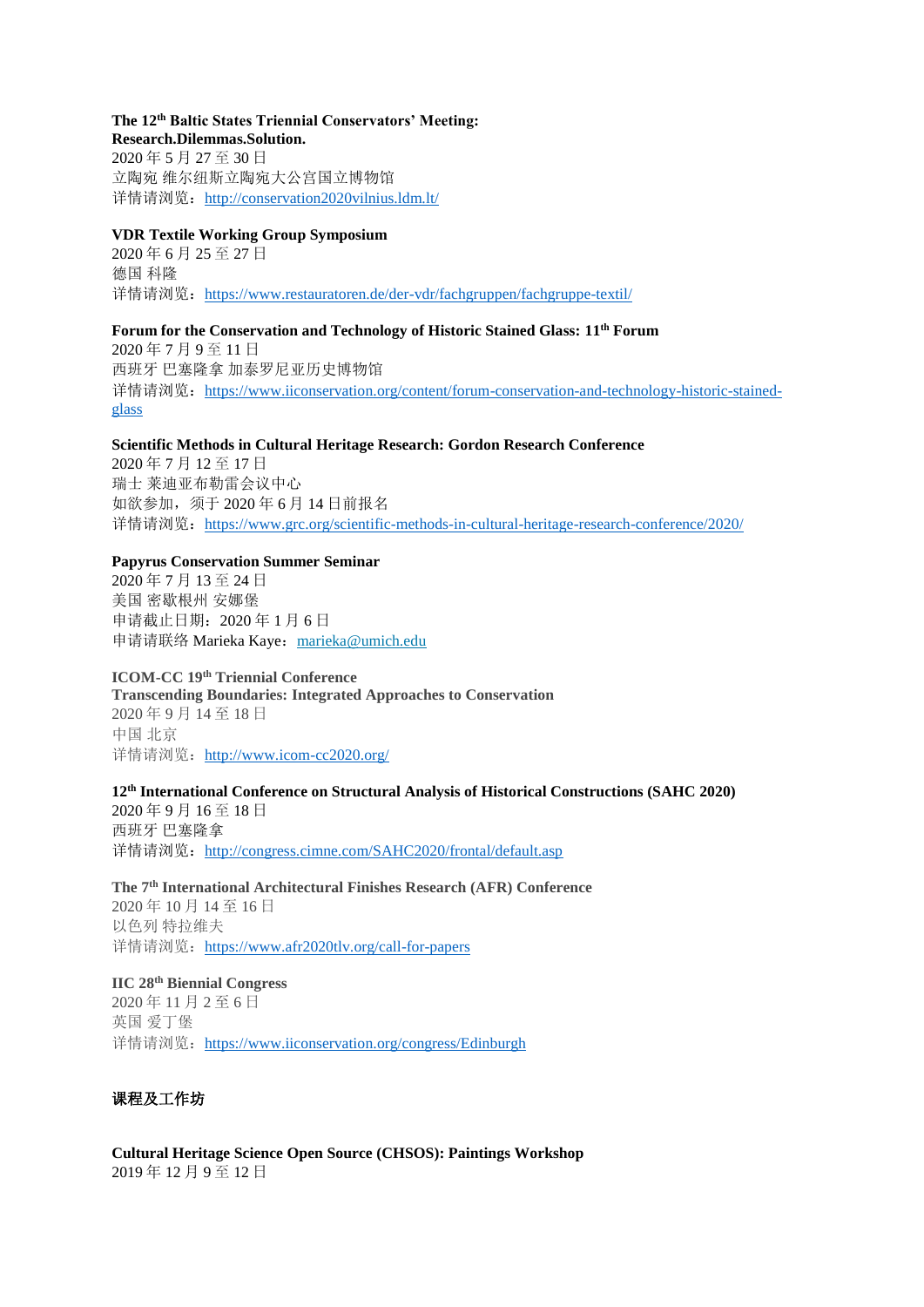意大利 西西里 详情及登记请浏览: <https://chsopensource.org/trainings-chsos-studio/>

#### **HEART (Heritage Emergency and Response Training) 2019**

2019 年 12 月 9 至 13 日 美国 华盛顿哥伦比亚特区 详情及申请请浏览: <https://culturalrescue.si.edu/hentf/training/>

### **Linked Conservation Data: satellite workshop**

2020 年 1 月 9 日 英国 曼彻斯特 请于 2019 年 12 月 20 日前登记 请联络 Laura Caradonna [\(laura.caradonna@manchester.ac.uk\)](mailto:laura.caradonna@manchester.ac.uk) 或 Brigitte Hart [\(b.m.hart@arts.ac.uk\)](mailto:b.m.hart@arts.ac.uk)

#### **Practical Methods for Art Examination**

2020 年 1 月 14 至 16 日 荷兰 SRAL Studios 详情请联络: [info@sral.nl](mailto:info@sral.nl)

**Heritage, Culture & Identity: Re-negotiating Spaces of Memory in a Time of Rapid Urbanisation** 2020 年 1 月 20 至 21 日 印度 Sarat Centenary College 详情请浏览: <https://postscriptum.co.in/cfp/>

## **Cultural and Natural Heritage Workshop at European Synchrotron Radiation Facility (ESRF-EBS)** 2020 年 1 月 22 至 24 日

法国 格勒诺布尔 详情请浏览: <https://www.esrf.eu/heritage-workshop>

#### **Image Permanence Institute, Environmental Management Workshops: Training Sustainable Environmental Management Teams for Cultural Institutions**

2020 年 2 月 26 至 28 日 美国 加州 荷里活 登记及详情请浏览: <https://ipisustainability.org/workshops.html>

#### **Wood Identification Workshop**

2020 年 2 月 26 至 28 日 美国 德州 休斯顿 详情及登记请浏览: <https://learning.culturalheritage.org/p/wood-id>

## **Image Permanence Institute, Environmental Management Workshops: Training Sustainable Environmental Management Teams for Cultural Institutions**

2020 年 3 月 4 至 6 日 美国 夏威夷马诺 登记及详情请浏览: <https://ipisustainability.org/workshops.html>

### **Photoreproductions & Conservation: 18th Masterclass 20|21**

2020 年 3 月 5 至 6 日 葡萄牙 马托西纽什 详情请浏览: <http://2021.pt/en/20-21/>

# **Heritage Ironwork Seminar: Treatment & Protection of Historic Ironwork** 2020 年 3 月 6 日

英国 巴斯 有关当日详情及订票请浏览:[https://nhig.org.uk](https://nhig.org.uk/)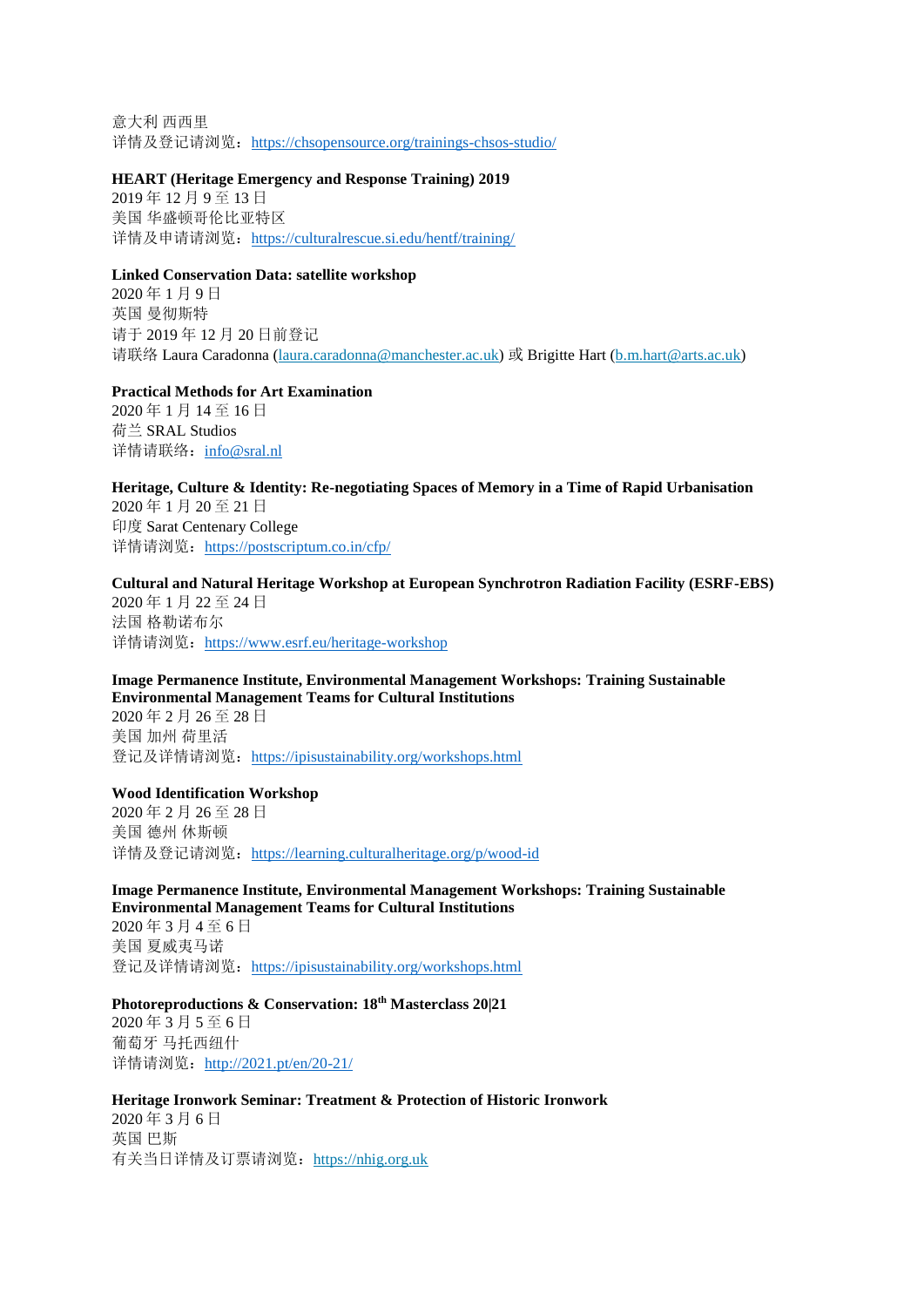### Tracing Paper Conservation: 19th Masterclass 20|21

2020 年 3 月 9 至 10 日 葡萄牙 马托西纽什 详情请浏览: <http://2021.pt/en/20-21/>

**19th International Course on Wood Conservation Technology: ICWCT 2020**

2020 年 4 月 14 日至 5 月 16 日 / 2020 年 6 月 2 至 26 日 网上 / 挪威奥斯陆 详情请浏览: [https://www.iccrom.org/courses/19th-international-course-wood-conservation-technology-icwct-](https://www.iccrom.org/courses/19th-international-course-wood-conservation-technology-icwct-2020)[2020](https://www.iccrom.org/courses/19th-international-course-wood-conservation-technology-icwct-2020)

## **Image Permanence Institute, Environmental Management Workshops: Training Sustainable Environmental Management Teams for Cultural Institutions**

2020 年 4 月 21 至 23 日 美国 西弗吉尼亚州 哈珀斯费里 登记及详情请浏览: <https://ipisustainability.org/workshops.html>

## **Image Permanence Institute, Environmental Management Workshops: Training Sustainable Environmental Management Teams for Cultural Institutions**

2020 年 5 月 26 至 28 日 美国 犹他州 盐湖城 登记及详情请浏览: <https://ipisustainability.org/workshops.html>

## **Conservation of Video Art**

2020 年 6 月 8 至 12 日 美国 纽约市 现代艺术博物馆 截止日期:2019 年 12 月 22 日 详情请浏览: <https://www.iiconservation.org/content/workshop-conservation-video-art> 申请请电邮至: [lorena\\_ramirezlopez@moma.org](mailto:lorena_ramirezlopez@moma.org)

## **Image Permanence Institute, Environmental Management Workshops: Training Sustainable Environmental Management Teams for Cultural Institutions**

2020 年 6 月 23 至 25 日 美国 佐治亚州 亚特兰大 登记及详情请浏览: <https://ipisustainability.org/workshops.html>

## **Conserving Canvas Initiative: The Dutch Method Unfolded, Masterclass on Wax-resin Linings**

2020 年 6 月 29 日至 7 月 10 日 荷兰 阿姆斯特丹 截止日期:2019 年 12 月 14 日 详情请浏览: [https://www.uva.nl/en/shared-content/subsites/uva-summerschool/en/summer-courses/the-dutch](https://www.uva.nl/en/shared-content/subsites/uva-summerschool/en/summer-courses/the-dutch-method-unfolded/the-dutch-method-unfolded.html)[method-unfolded/the-dutch-method-unfolded.html](https://www.uva.nl/en/shared-content/subsites/uva-summerschool/en/summer-courses/the-dutch-method-unfolded/the-dutch-method-unfolded.html)

#### **Image Permanence Institute, Environmental Management Workshops: Training Sustainable Environmental Management Teams for Cultural Institutions**

2020 年 7 月 21 至 23 日 美国 科罗拉多州 波德 登记及详情请浏览: <https://ipisustainability.org/workshops.html>

**Image Permanence Institute, Environmental Management Workshops: Training Sustainable Environmental Management Teams for Cultural Institutions** 2020 年 8 月 18 至 20 日 美国 密歇根州 底特律 登记及详情请浏览: <https://ipisustainability.org/workshops.html>